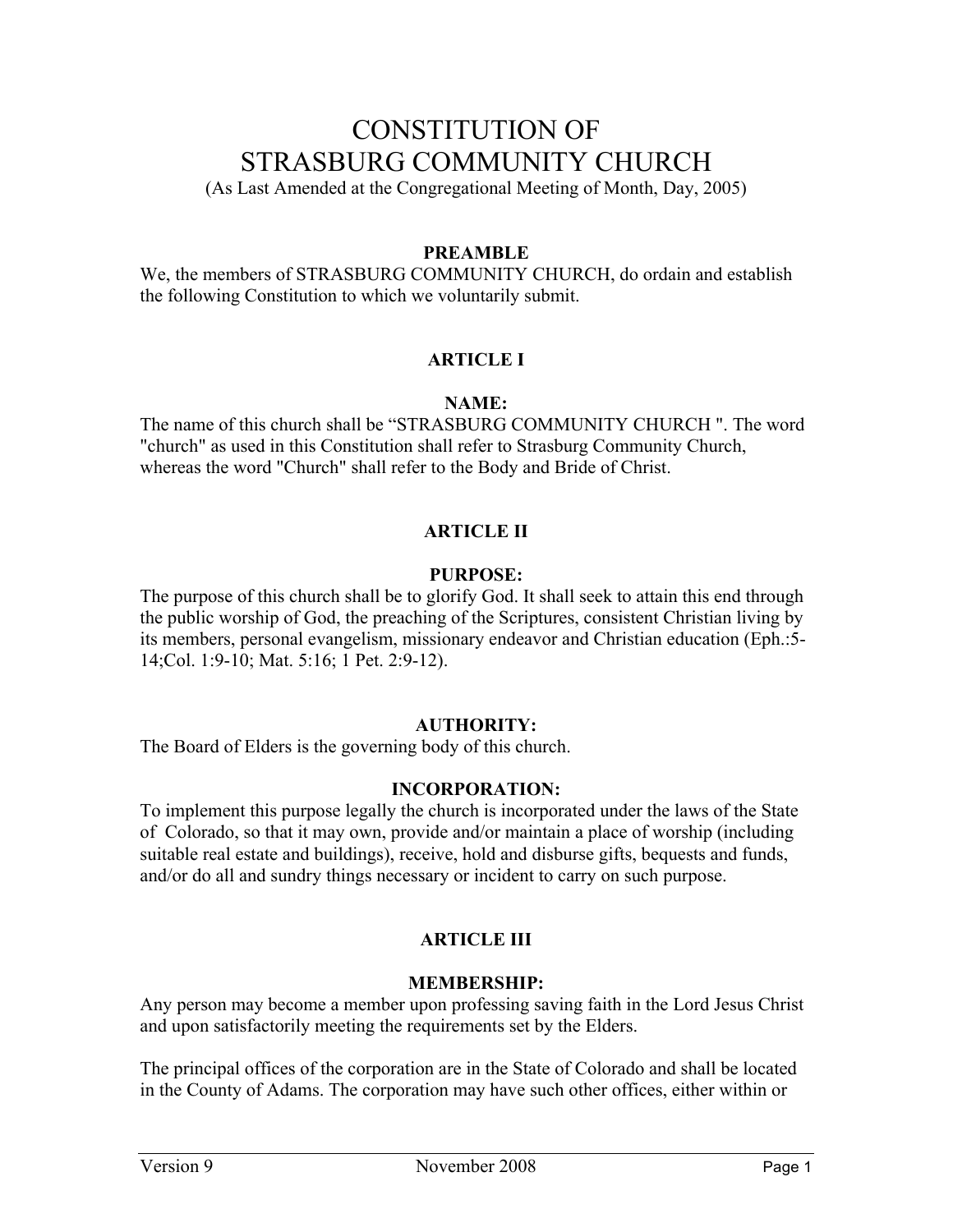without the State of Colorado, as the Board of Trustees may determine or as the affairs of the corporation may require from time to time.

The corporation shall have and continuously maintain in the State of Colorado a registered office, and a registered agent whose office is identical with such registered office, as required by the Colorado Nonprofit Corporation Act. The registered office may be, but need not be, identical with the principal office in the State of Colorado, and the address of the registered office may be changed from time to time by the Board of Elders.

## **ARTICLE III**

#### **MEMBERSHIP:**

Any person may become a member upon professing saving faith in the Lord Jesus Christ and upon satisfactorily meeting the requirements set by the Elders. These members shall constitute the congregation.

All members of the corporation in good and regular standing shall be entitled at all meetings to vote on all matters affecting the corporate affairs.

Having been led, as we believe by the Spirit of God, to receive the Lord Jesus Christ as our Savior, we do now in the presence of God and this church most solemnly and joyfully enter into this Covenant with one another as one body in Christ. We engage therefore, by the aid of the Holy Spirit:

*a. To walk together in Christian love;*

*b. To exercise Christian care and watchfulness over one another;*

*c. To pray with and for one another, sharing our burdens, sorrows, and joys;*

*d. To be thoughtful and courteous to one another, to be slow to take offense, and* 

*to be quick to forgive and to seek forgiveness;*

*e. To guard the spiritual and Scriptural purity, peace, prosperity of the Church, and to promote its usefulness as a witness to the saving grace of God and Christ Jesus;*

*f. To assist, through the gifts of the Spirit, in the work of the Church and to promote its usefulness as a witness to the saving grace of God and Christ Jesus;*

*g. To contribute, as the Lord directs, to the financial support of the Church, the relief of the needy, and evangelism of all people;*

*h. To love and to pray for all believers in the Lord Jesus Christ;*

*i. To engage regularly in personal Bible reading and prayer, and to establish family devotions where possible;*

*j. To bring up such children as may be entrusted to our care in the nurture and admonition of the Lord;*

*k. To walk circumspectly in the world, to provide things honest in the sight of all men, to be faithful in engagements, exemplary in deportment, denying ungodliness and worldly lust;*

*l. To endeavor by example, by work, and by prayer, to win others to an acceptance of Jesus Christ as Savior and Lord;*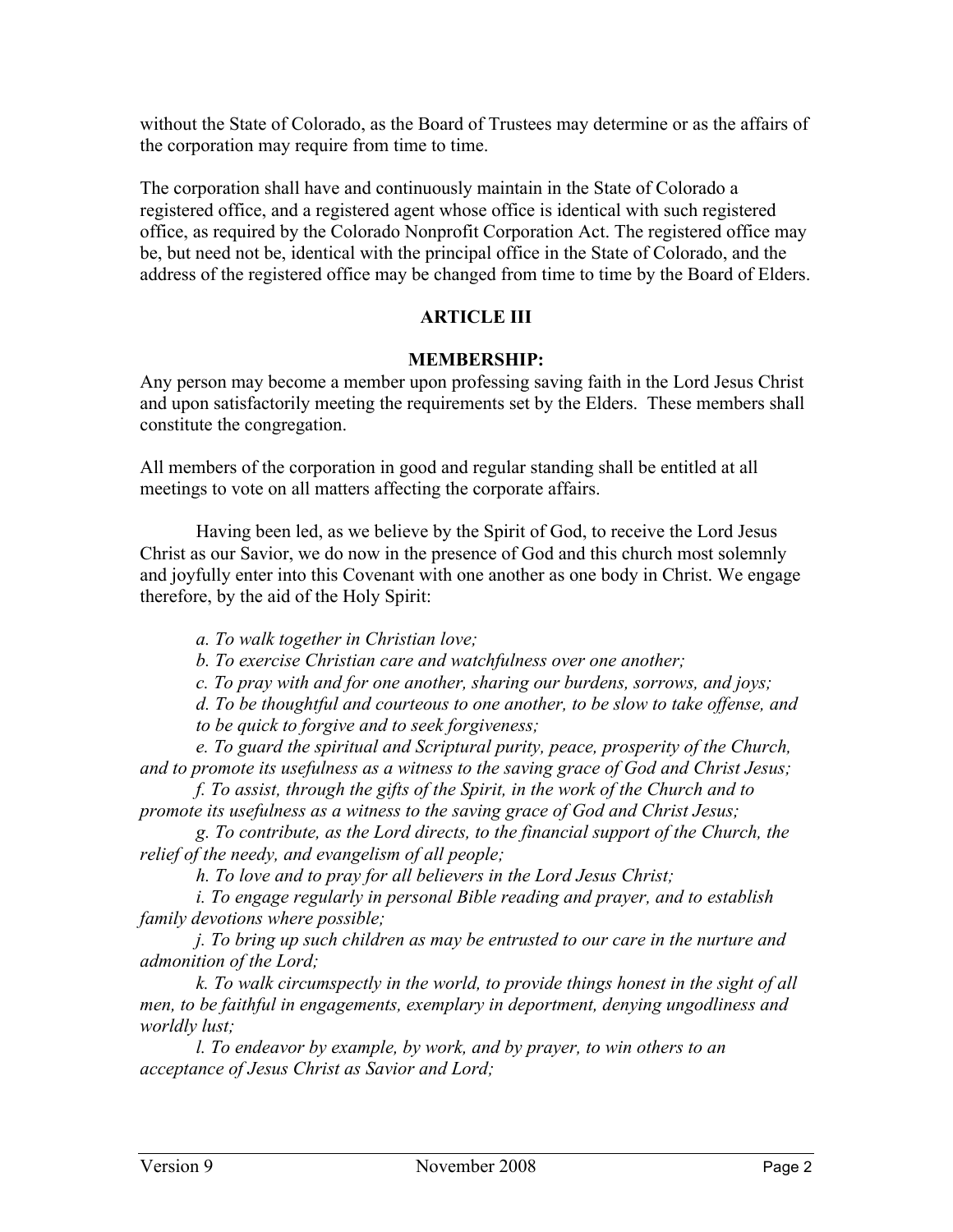*m. To purpose that when we remove ourselves from this place, we will as soon as possible, unite with some other church, where we can carry out the spirit of this Covenant and the principles of God's word.*

2. Renewal: There shall be an option for renewal of membership. Such renewal procedures may be adopted and approved by the Board of Elders.

3. Discipline of Members:

The purpose of church discipline is to effect a return to a Biblical standard of conduct and Doctrine in a member who errs (Galatians 6:1), to maintain purity in the local church (1) Corinthians 5:6) and to deter sin (Ephesians 5:11-12 and 1 Timothy 5:20).

Any member of this church who teaches or insists on holding false doctrine, and persistently conducts himself or herself in a manner inconsistent with Biblical teaching, or who persists in disturbing the unity or peace of the church shall be dealt with as follows, according to Matthew18:15-18:

*a. It is the duty of any member of this church who has knowledge of an erring member's heresy or misconduct to warn and correct the erring member in private, seeking his or her repentance and restoration.*

*b. If the erring member does not heed this warning, the warning member shall again go to the erring member accompanied by one or two other members as witnesses to warn and correct, seeking repentance and restoration.*

*c. If the erring member still refuses to heed the warning, the matter shall be brought to the attention of the Elders, who, upon careful and prayerful investigation, shall tell it to the church encouraging the congregation to pray for repentance and restoration of the erring member.*

*d. If the erring member refuses to heed the warnings of the Elders and the church, he or she shall be dismissed from the church pursuant to the Scriptures and treated as an unbeliever. There shall be no appeal of the discipline process or the dismissal to any court. The congregation shall be encouraged to pray for the repentance and restoration of the erring member.*

*e. As is afforded to all who have repented, restoration of a repentant member will be joyfully extended.*

It is clearly understood that the discipline process will continue to conclusion whether the erring member leaves the church or otherwise seeks to withdraw from membership. 4. Termination of Membership: Membership may be terminated in one of four ways:

*a. By physical death.*

*b. By transfer: When it is requested, the Elders may grant to a departing member in good standing, a letter of dismissal to the fellowship of another church. No such letter may be given to a member who is at the time under the corrective discipline of this church. The Elders may refuse to grant a letter of transfer to any church which is in their judgment disloyal to the gospel (Jude 3).*

*c. By exclusion: If a member habitually absents himself from the stated meetings of the church without valid reason, or if due to relocation he ceases to maintain a vital contact with the church, he may be excluded from membership. If an excluded member applies again for membership, the procedures set forth will again be followed.*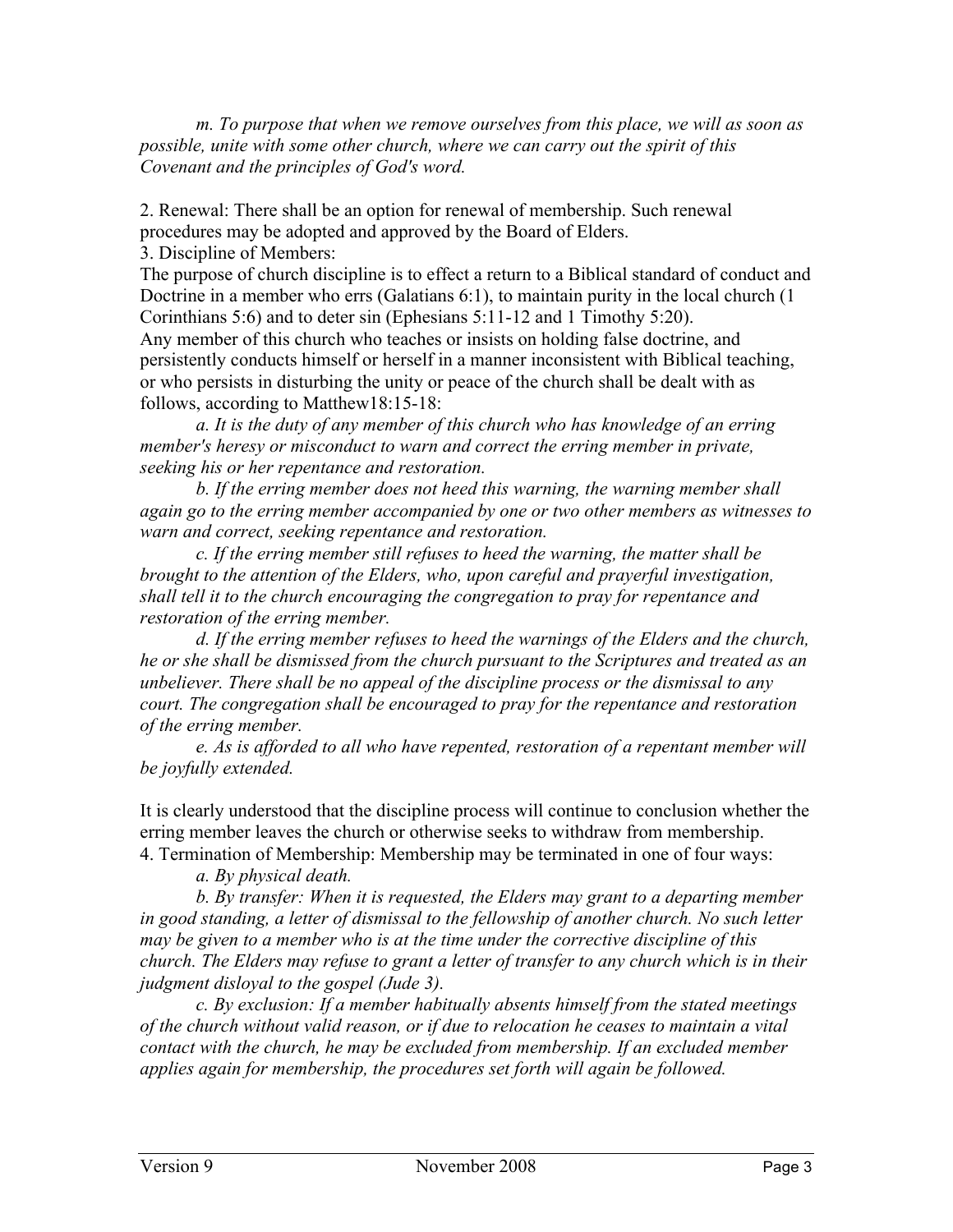*d. By dismissal as a final step of church discipline. The Board of Elders shall only apply the above-mentioned dismissal (see 3d) in strict accordance with the Scriptures.*

## **ARTICLE IV**

#### **DOCTRINE:**

We accept the Holy Scriptures as our authority in matters of faith and practice. We believe those truths to transform our lives at their deepest levels, redirecting our motivations, practices and expectations. We therefore adopt the following as our interpretation of Biblical Doctrine.

1. We believe the Scriptures of the Old and New Testament as being verbally inspired by God and inerrant and infallible in the original writings, and that they are of supreme and final authority.

2. We believe in one God eternally existing in one essence, yet three co-equal persons, the Trinity: Father, Son, and Holy Spirit.

3. We believe that Jesus Christ was begotten by God, conceived by the Holy Spirit, and born to the virgin Mary.

4. We believe in the Holy Spirit, the third person of the Trinity, Who convicts the world of sin, righteousness, and judgment. He is the life of the believer, and He empowers the preaching and teaching of the gospel.

5. We believe that mankind was created in the image of God, sinned, and thereby incurred not only physical death, but spiritual death, which is separation from God, and that all human beings are born with a sinful nature.

6. We believe that the Lord Jesus Christ died for our sins according to the Scriptures as a representative and substitutionary sacrifice, and that all who believe in Him are justified on the basis of His shed blood.

7. We believe in the resurrection of the crucified body of our Lord, His ascension into heaven, and His present life there as High Priest and Advocate for us.

8. We believe in the blessed hope, which is the personal, visible, and imminent return of our Lord and Savior, Jesus Christ.

9. We believe that all who receive by faith the Lord Jesus Christ are born again by the Holy Spirit, and thereby become children of God and heirs of eternal life.

10. We believe in the bodily resurrection of the just and the unjust, the everlasting conscious suffering of the lost in hell, and the fellowship of the saved in heaven.

11. We believe in the existence of a personal devil, who is still working in the world to destroy the souls of men, and that he and all his angels and all who do not receive Christ as their Savior will eternally perish in the lake of fire.

12. We believe in the Church, whose mission it is to preach the Scriptures to all the world, all of its endeavors being guided by multiple leadership and supported by the wise stewardship of God's people.

13. We believe that the ordinances of the Church, given by our Lord, are Baptism and the Lord's Table (Communion).

14. We believe and stand firm that the foregoing are Biblical Doctrines.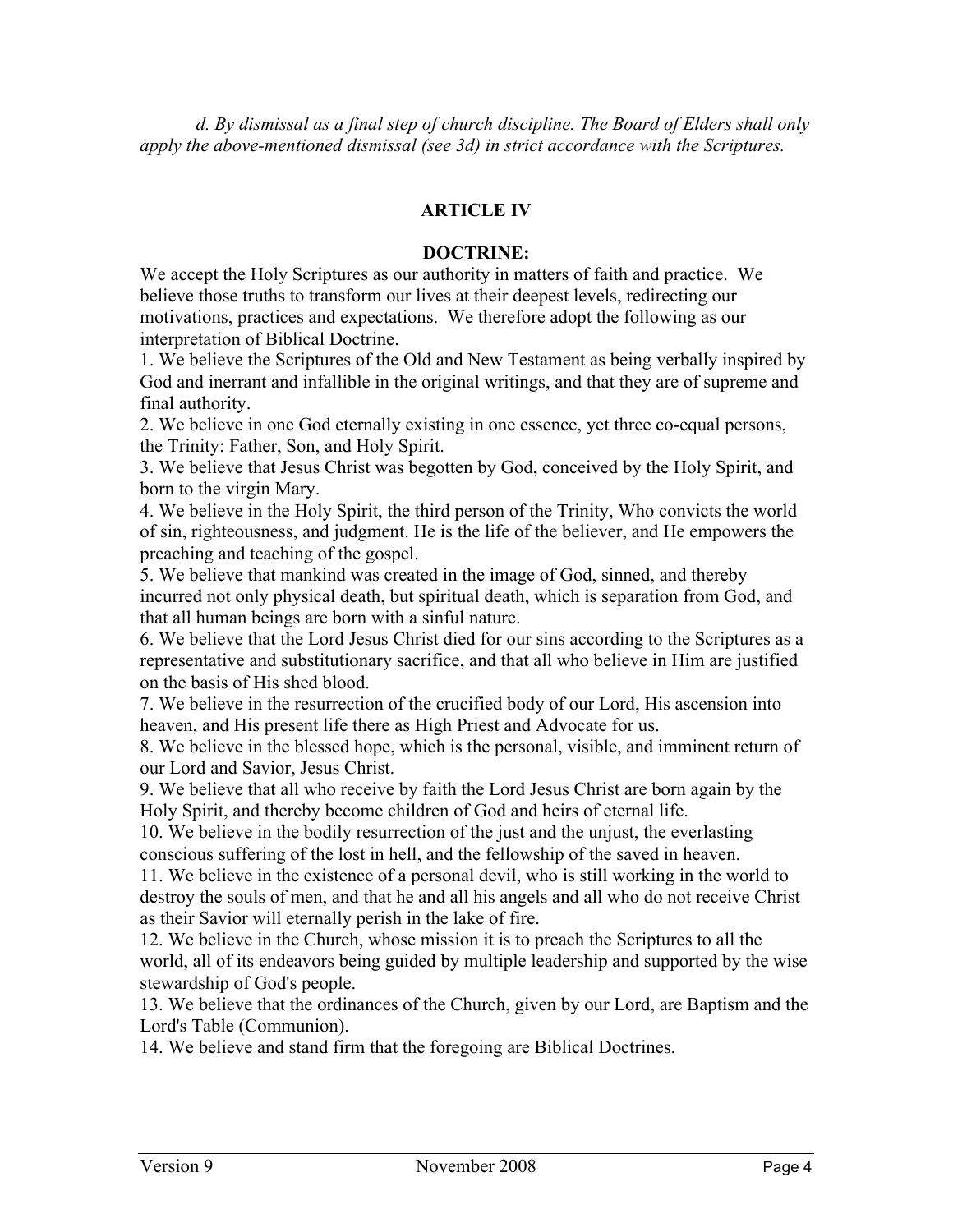# **ARTICLE V**

## **QUALIFICATIONS OF CHURCH LEADERS:**

All persons who hold any position of leadership (including but not limited to teachers, committee members, church staff and church workers) must meet and maintain the following qualifications for leadership:

1. Has accepted Jesus Christ as personal Savior.

2. Is a member of Strasburg Community Church. (Non-members may be invited to teach on a temporary basis).

3. Teaches no doctrine contrary to that as put forth in the Constitution of Strasburg Community Church.

4. Provides systematic spiritual, financial, and physical support to Strasburg Community Church ministry.

5. Is known for a dedicated Christian life according to the standards of God's Word, and will purpose to put any sin, including doubtful conduct and conversation, out of his/her life so that the resulting influence is helpful rather than a hindrance.

6. Fulfills such specific church and biblical requirements as may apply to the position of responsibility.

## **ARTICLE VI**

#### **PASTOR(S), ELDERS, DEACONS, AND STAFF:**

God has provided various forms of leadership for His Church. At Strasburg Community Church we recognize and seek to channel this leadership focus through a variety of positions including Pastor(s), Elders, Deacons, and staff. Those who serve and minister in these roles shall collectively and individually oversee, provide for, and encourage the spiritual life, welfare, and total ministry of the congregation in order to insure the proper equipping of the saints.

As God's servants and stewards, these leaders shall be persons:

1. Who meet the qualifications as given in Scripture (1 Tim. 3:1-15; 5:19-25; 2 Tim. 2:24-25; Titus 1:5-9; Acts 6:3-6);

2. Who adhere to the doctrinal basis of this church;

3. Whose soundness in the faith and whose ability to serve has been examined and approved by the church.

Therefore, our church leaders are to be assisted, obeyed and respected as they carry out their duties (Heb. 13:17).

1. Duties of Senior Pastor: As an Elder of this church the Senior Pastor shall:

*a. Give himself to prayer and the study of the Word of God;*

*b. Preach and expound the Word of God;*

*c. Administer the Ordinances in accordance with the Word of God;*

*d. Share in the pastoral care of the congregation along with the other Elders and members of the pastoral staff;*

*e. Perform the marriage ceremony at his discretion in accordance with the laws of God and the State;*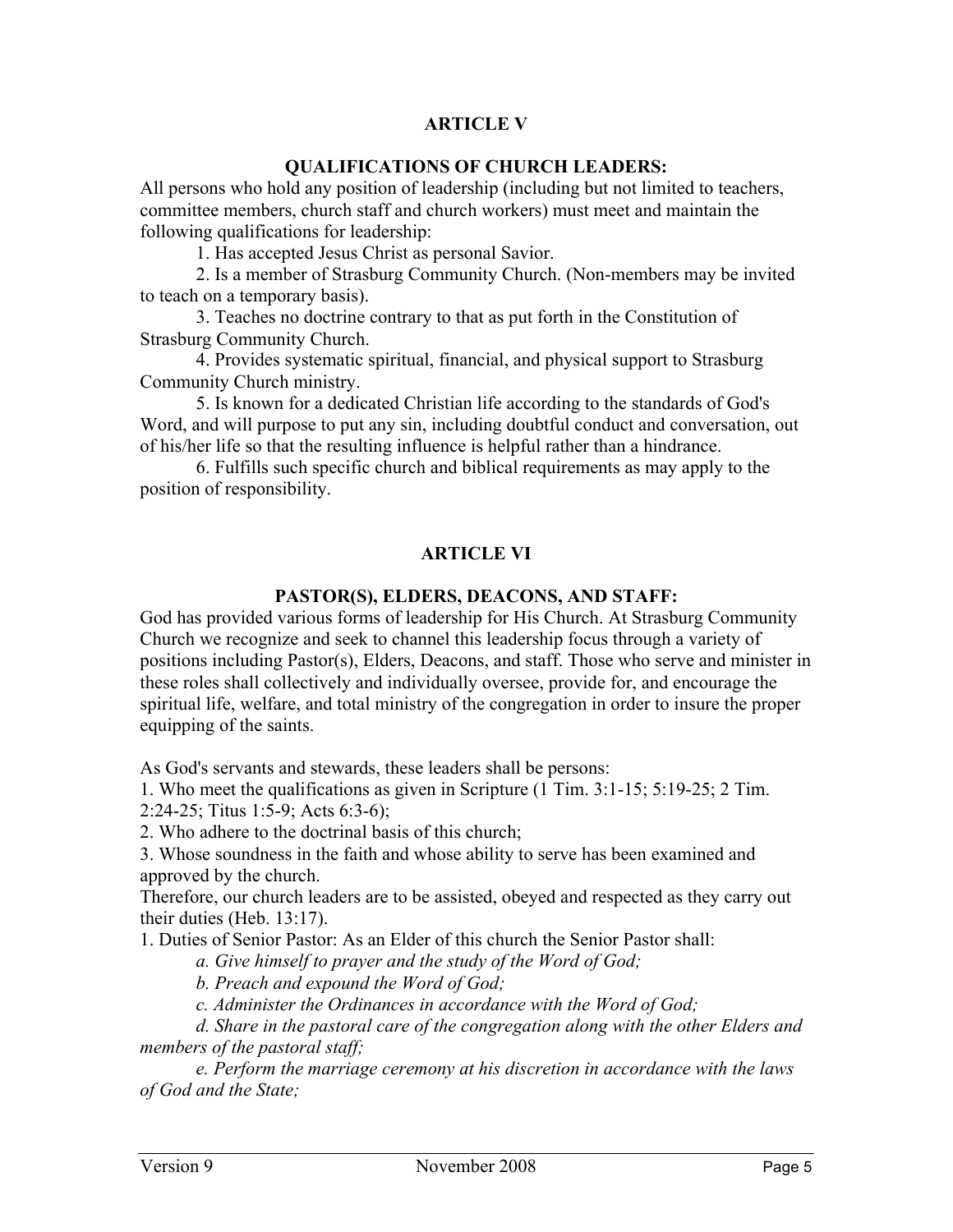*f. Officiate at funerals of members of the church and non-members at his discretion;*

*g. Together with the other Elders maintain church discipline;*

*h. Participate in the installation of newly designated Elders;*

*i. Act as an ex-officio member of all committees and boards;*

*j. Perform other constitutional, Scriptural, and general pastoral duties.*

The Senior Pastor shall be free to accept invitations to preach the Word of God to other groups or organizations, provided such engagements do not interfere with the work of the church.

Before accepting invitations to speak for other groups which require his absence from the church and its activities, the Senior Pastor shall consult with the Board of Elders and obtain its permission.

2. Duties of Elders:

*a. To be devoted to prayer and the study of God's Word and sustain a caring ministry for the flock, which involves:*

*1. Serving as partners with the Pastor(s) for the church's spiritual growth; 2. Praying for the sick and visiting the congregation;*

*b. To teach and exhort as well as refute those who contradict the truth, which involves:*

*1. Insuring that instructors, Bible study leaders and youth leaders are properly qualified;*

*2. Arranging for pulpit supply during the Senior Pastor's absence. c. To lead by Christ-like example, which involves:*

> *1. Consistently modeling spiritual character, attitudes, values, and behavior among the congregation;*

*2. Providing and inviting the opportunity for frequent and ongoing contact with members of the congregation;*

*3. Conducting the affairs of the church in an atmosphere of openness and mutual sensitivity, focusing as much on nurturing one another as on decision-making.*

*d. To oversee the affairs of the church, which involves:*

*1. Being responsible for the employment, terms of employment, direction, and termination of employment of pastoral staff, with the exception of the Senior Pastor;*

*2. Installing the duly elected Pastor and/or Pastors;*

*3. Approving all subordinate organizations of the church;*

*4. Approving all applicants for church membership;*

*5. Maintaining the legal status of the church;*

*6. Being responsible for securing funds necessary to meet the current expenses of the church;*

*7. Conducting the Annual and special business meetings of the church;*

*8. Submitting the approved budget to the congregation at the Annual Business Meeting of the church;*

*9. Approving nominations for the Board of Elders for the Annual Business Meeting of the church.*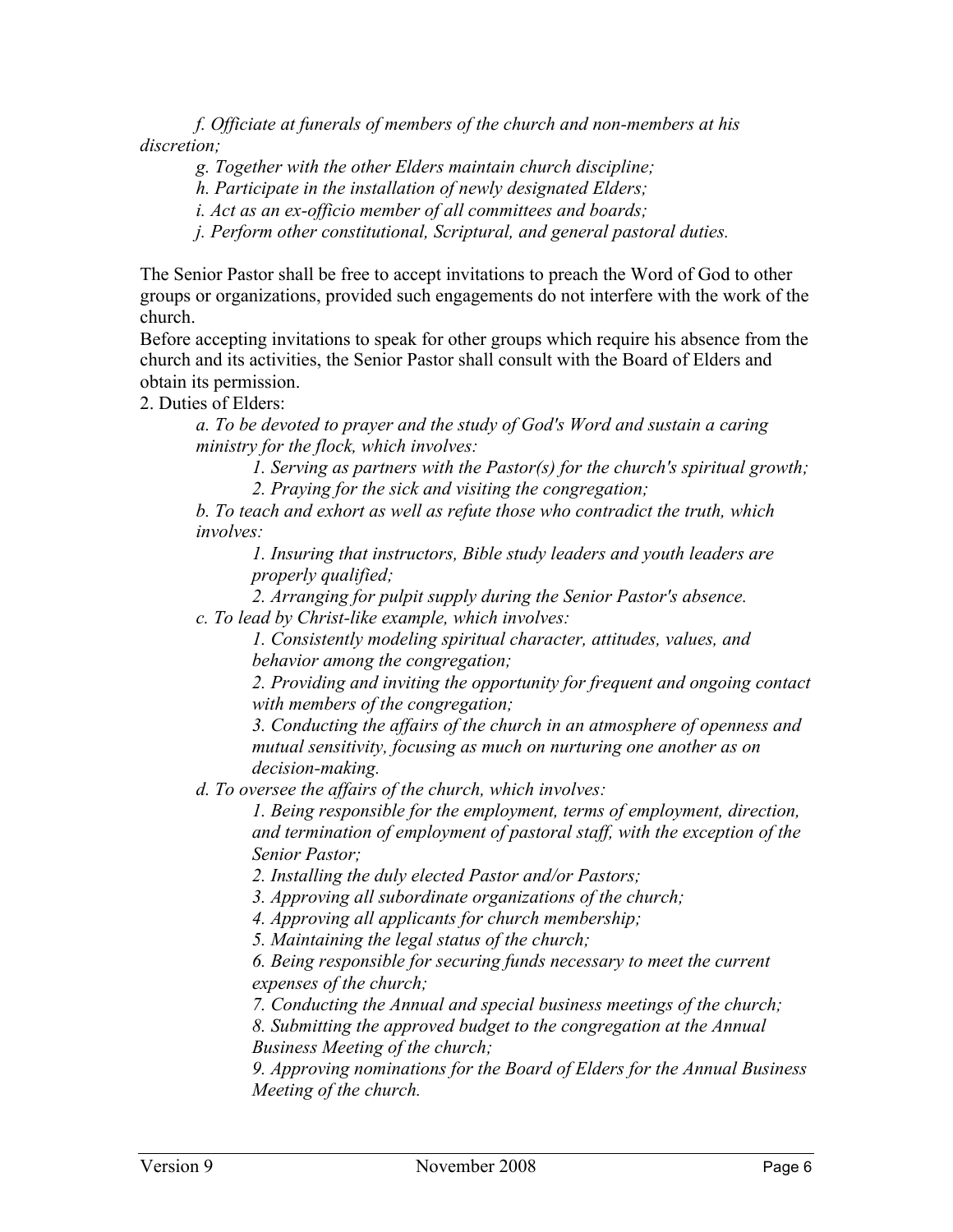*10. Communicating to the congregation on a regular basis concerning the activities and concerns of the Elders.*

*e. To perform other constitutional, Scriptural, and general duties of oversight.*

3. Duties of Deacon Board:

a. To be devoted to prayer and the study of God's Word and sustain a caring ministry for the flock which involves:

1. Serving as partners with the Pastor(s) and Elders for the church's spiritual growth.

b. To serve by Christ-like example, which involves;

1. Consistently modeling spiritual character, attitudes, values, and behavior among the congregation.

c. To oversee the affairs of the church, which involves:

1. Responsibility for day to day operations of the church in terms of administration, asset management and benevolence ministries.

4. Duties of Pastoral Staff: To perform such duties as are outlined by the Board of Elders.

## **ARTICLE VII**

## **NOMINATION AND SELECTION OF SENIOR PASTOR AND ELDERS:**

1. The Senior Pastor: When the Senior pastorate of this church becomes vacant, it shall be the duty of the Board of Elders after prayerful consideration to provide for the filling of the pulpit ad interim, and to nominate for Senior Pastor one who possesses the requirements set forth in these articles. In carrying out this process, the Board of Elders or a Board of Elders-selected search committee shall be unanimous in its selection of a nominee. The Board of Elders or its search committee shall communicate all progress to the congregation regularly, and at reasonable intervals. We encourage that all church members who desire to suggest the name of an individual for consideration as Senior Pastor do so in writing to the secretary of the Board of Elders.

When the Board of Elders intends to nominate a Senior Pastor they shall notify the membership by mail at least ten business days in advance. The notice shall include the name of the individual being considered for nomination. We encourage all church members desiring to submit questions, comments or suggestions concerning the individual being considered for nomination to do so in writing at least three business days before the meeting of the Board of Elders at which they intend to nominate an individual as Senior Pastor for the church.

The Board of Elders shall then call a church meeting which shall be announced at least two Sundays in advance from the pulpit, and which shall be announced by mail to each member at least ten business days in advance of said meeting. We encourage all comments be given to the secretary of the Board of Elders, signed and in writing, at least three business days prior to this meeting for the election. Voting shall be by secret ballot. This meeting shall, if possible, be presided over by the chairman of the Board of Elders. Only one person eligible to become Senior Pastor shall be considered or voted upon at a meeting. The election and its returns shall be conducted and announced publicly at the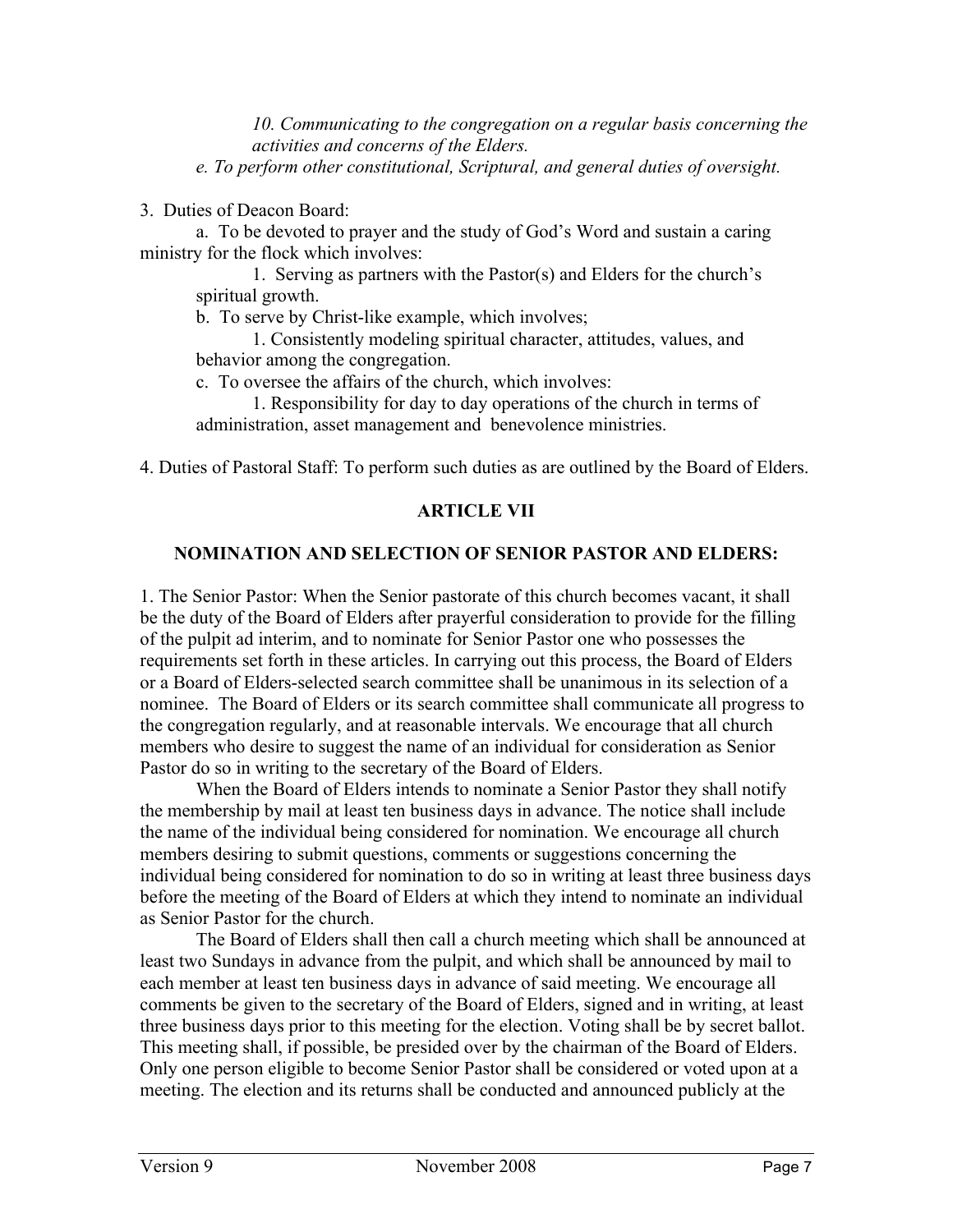election meeting and shall be sent by mail to all church members promptly. A threequarters majority of all votes cast shall be required for an election. After the Senior Pastor has been duly elected a written call shall be tendered to him, signed by the Board of Elders. In this written call the Elders shall specify the financial support. A copy of this Constitution shall accompany the letter of call.

2. Board of Elders: The Board of Elders shall consist of nine members or a number as determined by the Board. Each Elder shall hold office as long as he is faithful to his calling and has the confidence of his brethren and the congregation. The selection process shall be as follows:

*a. The members shall be encouraged to regularly submit to the Board of Elders, the names of members whose life and gift are consistent with their being considered for nomination to the task of Elder. The Board of Elders shall review the individuals so nominated by the congregation and present a list of individuals for the vote of the membership at the Annual Business Meeting.*

*b. The Elders may at any time during the year nominate a candidate or candidates to the Eldership and call a special congregational business meeting for their consideration. In no case should a man be nominated without his knowledge and prior consent. Any questions concerning the nominees shall be addressed to the Elders in writing no later than one week prior to the business meeting.*

*c. The members shall vote on the final list of nominations at the business meeting by secret ballot. It is hoped that the vote of the congregation will in such matters always be unanimous, but if unanimity is not realized, no less than a three-fourths majority of those members voting in person shall be required for the election of an Elder.*

*d. Following recognition of an Elder by vote of the congregation, he shall be publicly installed in his office at a regular worship service by the prayer of the whole church and the laying on of hands by the existing Elders.*

Each year the Board of Elders shall elect a chairman and assign other responsibilities as needed. The president, treasurer and a secretary may be elected from church membership. Two or more offices may be held by the same person. The chairman of the Board of Elders shall preside over the meetings of the Board of Elders and shall insure that the Board serves the congregation in a balanced manner addressing each area of responsibility as outlined in the duties. The term of chairman shall not exceed 3 consecutive years. Thereafter a break of one year shall occur before assuming chairmanship again.

Every three years the church shall reconfirm (or express the withdrawal of) its confidence in each of its Elders at its Annual Meeting in the manner designated above. An Elder may, however, resign his office without prejudice if for good and valid reasons he finds he is no longer able to discharge the duties required.

In recognition that the task of Eldership is significant and is accomplished while continuing care of family and work responsibilities, we understand that individual Elders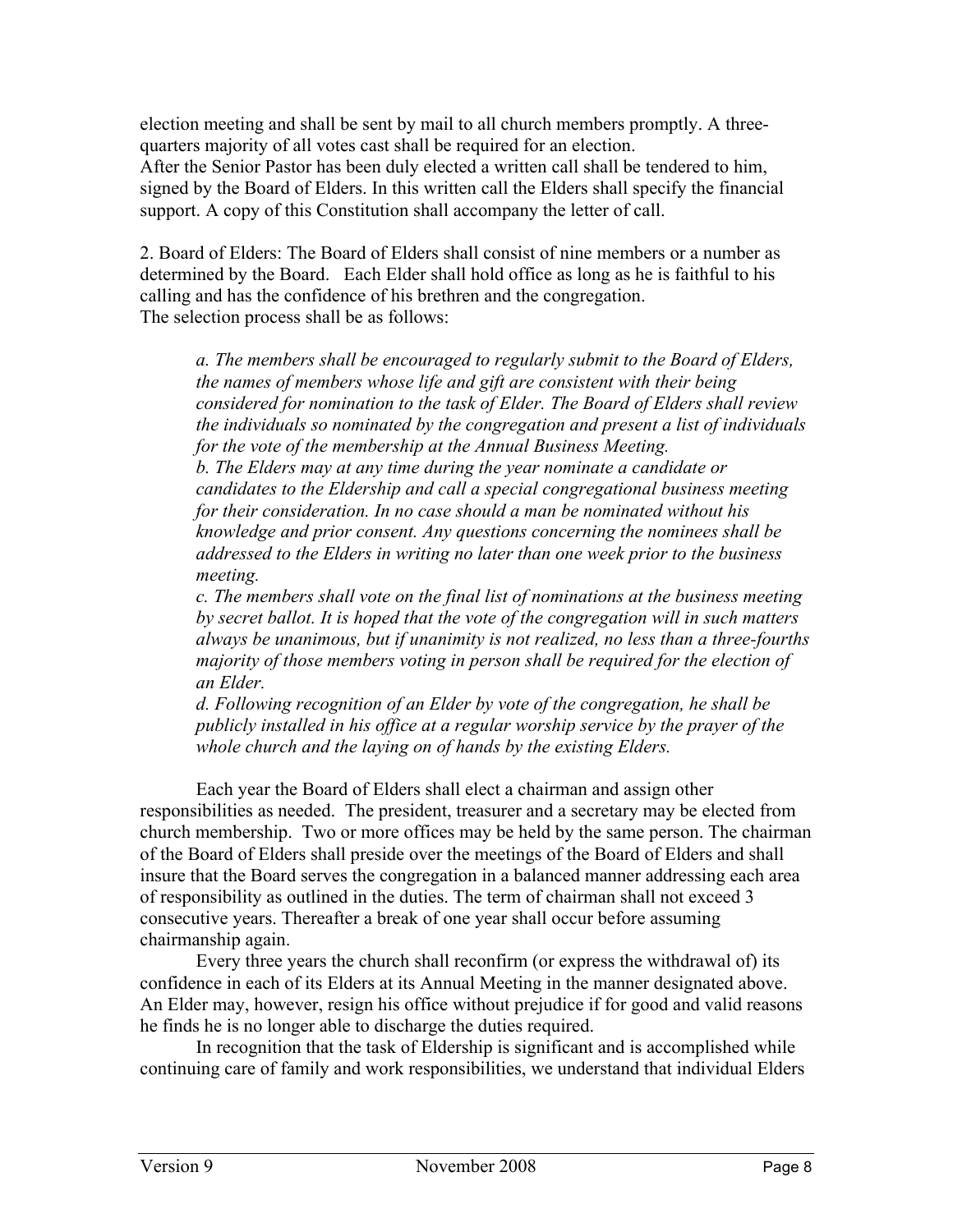may need to take leave of some of the responsibilities of Eldership for periods of time. Such sabbatical times will be arranged through mutual consent of the Elders.

A process of mutual accountability among the Elders safeguards against the continuation in office of an Elder who has rendered himself unqualified for future participation.

3. Board of Deacons: The Board of Deacons shall consist of a number as determined by the Board. Each Deacon shall hold office as long as he/she is faithful to his/her calling and has the confidence of other Board of Deacons members and the congregation. The selection process shall be as follows:

*a. The members shall be encouraged to regularly submit to the Board of Elders, the names of members whose life and gift are consistent with their being considered for nomination to the task of Deacon. The Board of Elders shall review the individuals so nominated by the congregation and present a list of individuals for the vote of the membership at the Annual Business Meeting. b. The Elders may at any time during the year nominate a candidate or candidates to the Board of Deacons and call a special congregational business meeting for their consideration. In no case should anyone be nominated without his/her knowledge and prior consent. Any questions concerning the nominees shall be addressed to the Elders in writing no later than one week prior to the business meeting.*

*c. The members shall vote on the final list of nominations at the business meeting by secret ballot. It is hoped that the vote of the congregation will in such matters always be unanimous, but if unanimity is not realized, no less than a three-fourths majority of those members voting in person shall be required for the election of a Deacon.*

*d. Following recognition of a Deacon by vote of the congregation, he/she shall be publicly installed in his/her office at a regular worship service by the prayer of the whole church and the laying on of hands by the Elders and existing Deacons.*

The Board may determine its own officers and frequency of meeting. It shall keep minutes of its meetings and a record of its activities. A pastor may be designated by the session to meet with and relate to the Board of Deacons. However, such a pastor is not a member of the Board, may not vote at meetings, and shall not hold any Deacon office.

Every three years the church shall reconfirm (or express the withdrawal of) its confidence in each of its Deacons at its Annual Meeting in the manner designated above. A Deacon may, however, resign his/her office without prejudice if for good and valid reasons he/she finds he/she is no longer able to discharge the duties required. A process of mutual accountability among the Deacons safeguards against the continuation in office of an Deacon who has rendered himself or herself unqualified for future participation.

In recognition that the task of Deacon is significant and is accomplished while continuing care of family and work responsibilities, we understand that individual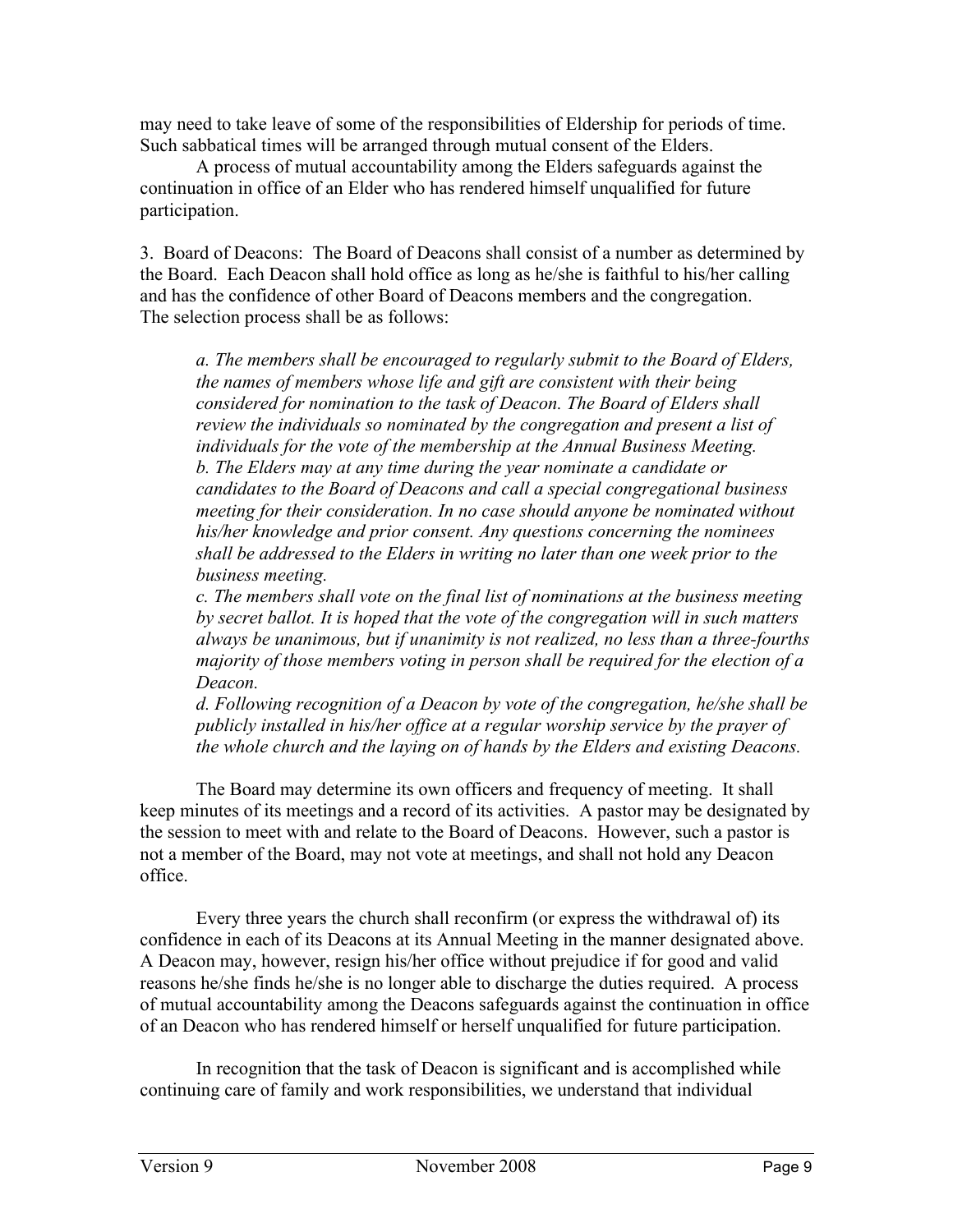Deacons may need to take leave of some of the responsibilities of Deacon for periods of time. Such sabbatical times will be arranged through mutual consent of the Deacon Board and the Board of Elders.

#### **ARTICLE VIII**

#### **TERMINATION OF SENIOR PASTOR:**

The Senior Pastor shall serve until removed by the Lord; by two-thirds of all votes cast at a church meeting called for the exclusive purpose of removing the Senior Pastor from the church pulpit; or by resignation. In the event a church meeting is called for the exclusive purpose of removing the Senior Pastor from the pulpit, the Board of Elders shall notify all members of the church by mail at least ten business days in advance of said meeting. We encourage all members desiring to make a comment or suggestion as concerns the removal of the Senior Pastor from the pulpit of the church do so in writing to the secretary of the Board of Elders at least three business days in advance of said meeting. When the Senior Pastor resigns to accept another call, or for reasons of his own choosing, he shall give the church notice in writing of his intention to do so.

## **ARTICLE IX**

## **PROPERTY AND ASSETS:**

1. The church shall have the power to receive, either by gift or purchase, and so hold such real, personal, or mixed property as is authorized by the laws of the State of Colorado and is deemed necessary for the functioning of the church, and shall have the power to dispose of such property by mortgage, bill of sale, deed, or otherwise. All property shall be held in the name of the church.

2. In case of division of the church caused by conflict (from which we pray God by His mercy to preserve us), all property and assets of the church shall belong to those who abide by its Constitution.

3. In case of dissolution of the church organization, the property and all assets shall be sold, either through private or public sale. From the proceeds, firstly all current and longterm obligations of the church shall be paid. Secondly, all remaining funds shall be directed to such one or more Christian organizations qualified under Section 501(c) (3) of the Internal Revenue Code, for the benefit of the church's supported missionaries and/or such other Christian endeavors as the congregation shall determine. The church shall be considered dissolved if so decided by the congregation, or when the church has not held an annual meeting for three years, or when less than six members remain.

4. No real property shall be purchased or disposed of without approval of the congregation, except as noted in Section 3 above.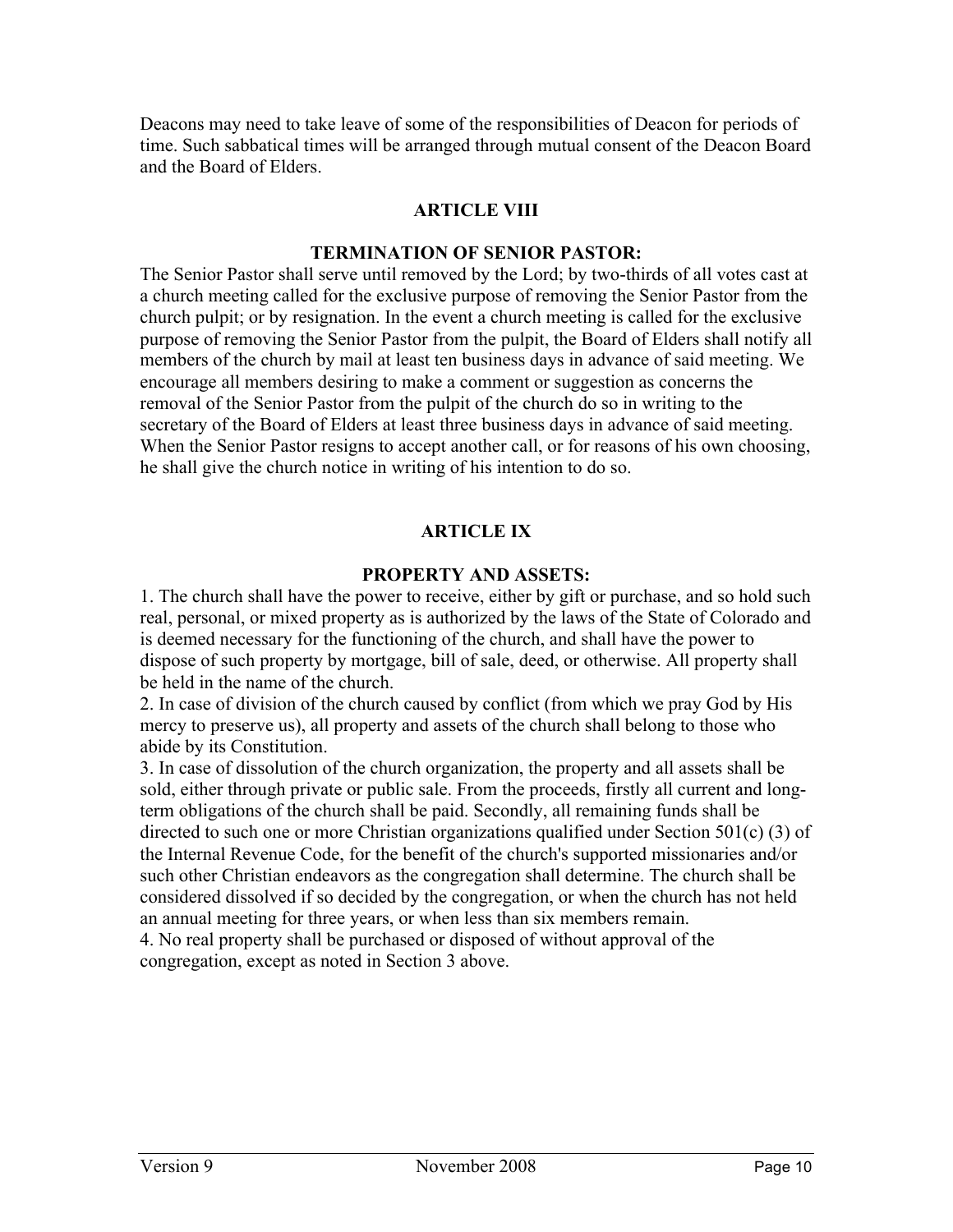# **ARTICLE X**

#### **BUSINESS MEETINGS:**

There shall be two types of business meetings of the church: The Annual Business Meeting and special business meetings.

1. The Annual Business Meeting shall be held during the month of November or such other time during the year as the Board of Elders may determine. The Board of Elders shall be responsible for the selection of the date on which the Annual Business Meeting will be held. Written notification to the congregation shall be mailed at least ten business days prior to the meeting, except that no mailing shall be required to those members who shall have picked up their written notices at Strasburg Community Church at least ten business days in advance of the meeting. The notice of the Annual Business Meeting shall include a typewritten agenda of business. All reports required by the Board of Elders for the annual business meeting must be legibly written and submitted before the August Board of Elders meeting. Typewritten reports from all church boards and appropriate committees shall be available to the congregation at least ten business days prior to the Annual Meeting. These reports shall include but not be limited to a current financial statement and recommendations and comments as to past, present, and future matters relating to the congregation. Matters of church discipline shall not be included within the annual reports. We encourage all comments or amendments to the agenda or reports be given to the secretary of the Board of Elders, in writing and signed, at least five business days prior to the Annual Business Meeting.

2. Special business meetings may be called:

*a. by the Board of Elders, b. upon written request of ten percent of the church members (as defined in Articles III and XI) presented to the secretary of the Board of Elders, or c. by the Senior Pastor.*

Notice of a special business meeting shall be mailed to each church member at least ten business days in advance of the special business meeting, except that no mailing shall be required to those members who shall have picked up their written notices at Strasburg Community Church at least ten business days in advance of the meeting. This notice shall include the agenda of the business to be conducted or considered at said business meeting. In the event that a condition or situation arises which is deemed an emergency by the Board of Elders, the advance notice regulation may be waived.

3. Except as otherwise provided herein, all church business meetings shall be publicly announced in all appropriate church services.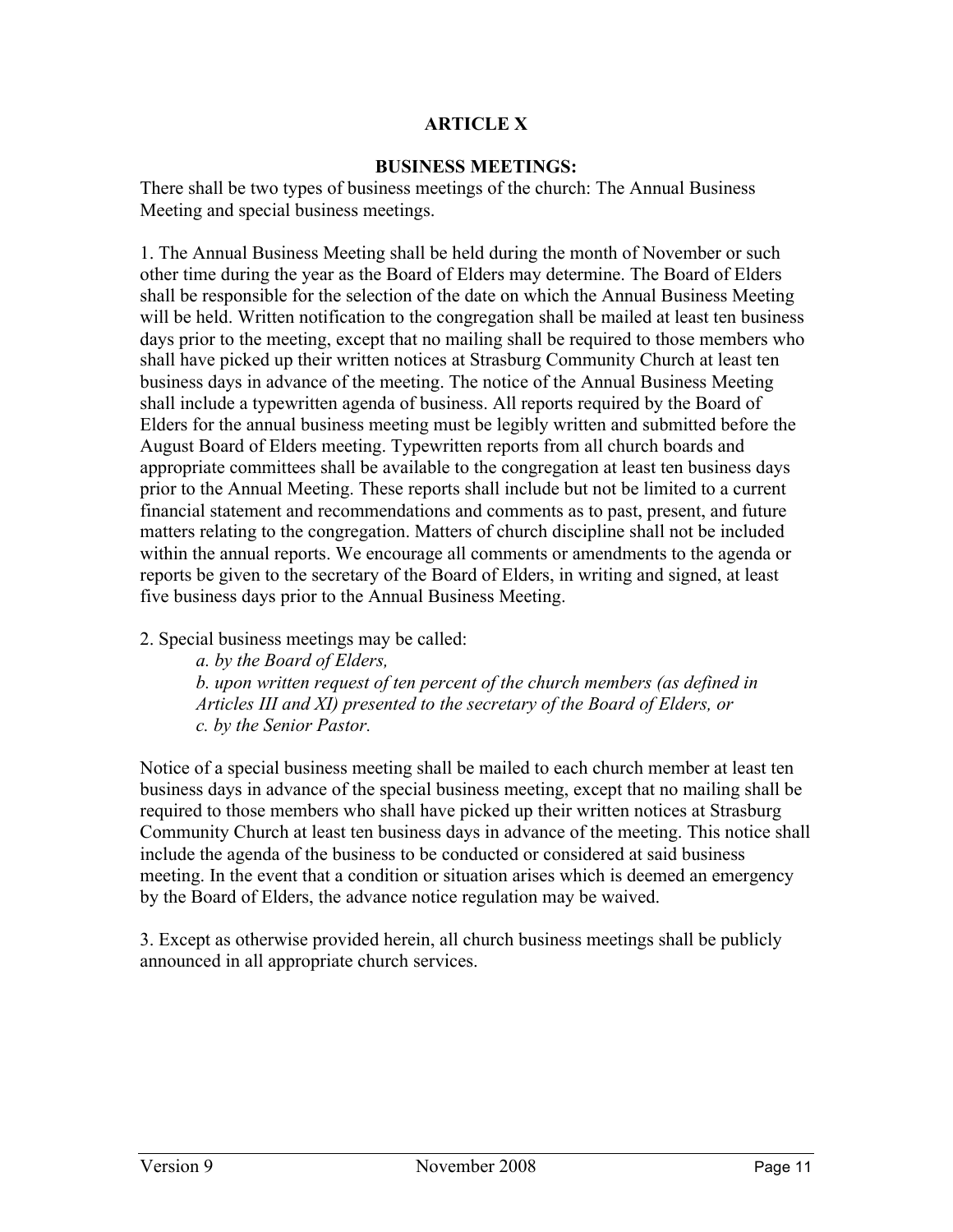## **ARTICLE XI**

#### **SUFFRAGE:**

Only members of this church who are at least eighteen years of age shall have the right to vote in person at any business meeting of the church.

## **ARTICLE XII**

#### **QUORUMS:**

The presence in person of ten percent of Strasburg Community Church membership eligible to vote shall constitute a quorum at any church business meeting. The secretary of the Board of Elders shall be responsible for determining the number which accurately represents the total voting membership of the church.

Fifty percent of the Board members must be present to constitute a quorum at any Board meeting.

A quorum shall be necessary for any vote.

## **ARTICLE XIII**

#### **AMENDMENTS:**

The Constitution or Articles of Incorporation of this church may be amended at any business meeting by a two-thirds majority of the members voting, provided that both the text of such an amendment and the basis for its consideration have been mailed to all members at least thirty days in advance of any meeting at which such a proposal will be considered or voted upon, except that no mailing shall be required to those members who have picked up their written notices at Strasburg Community Church at least thirty days in advance of the meeting.

#### **ARTICLE XIV**

#### **RAISING FUNDS:**

It shall not be the policy of this church to promote suppers, parties, or engage in the sale of products and/or services for the purpose of raising funds. Any exception to this general policy must have the prior approval of the Board of Elders.

#### **ARTICLE XV**

#### **CHURCH UNITY:**

When Strasburg Community Church members disagree or their interpretations differ, we pray that the love of Christ guard our attitudes toward one another so that we exhibit a genuine concern for the building up of all God's people in an atmosphere of love.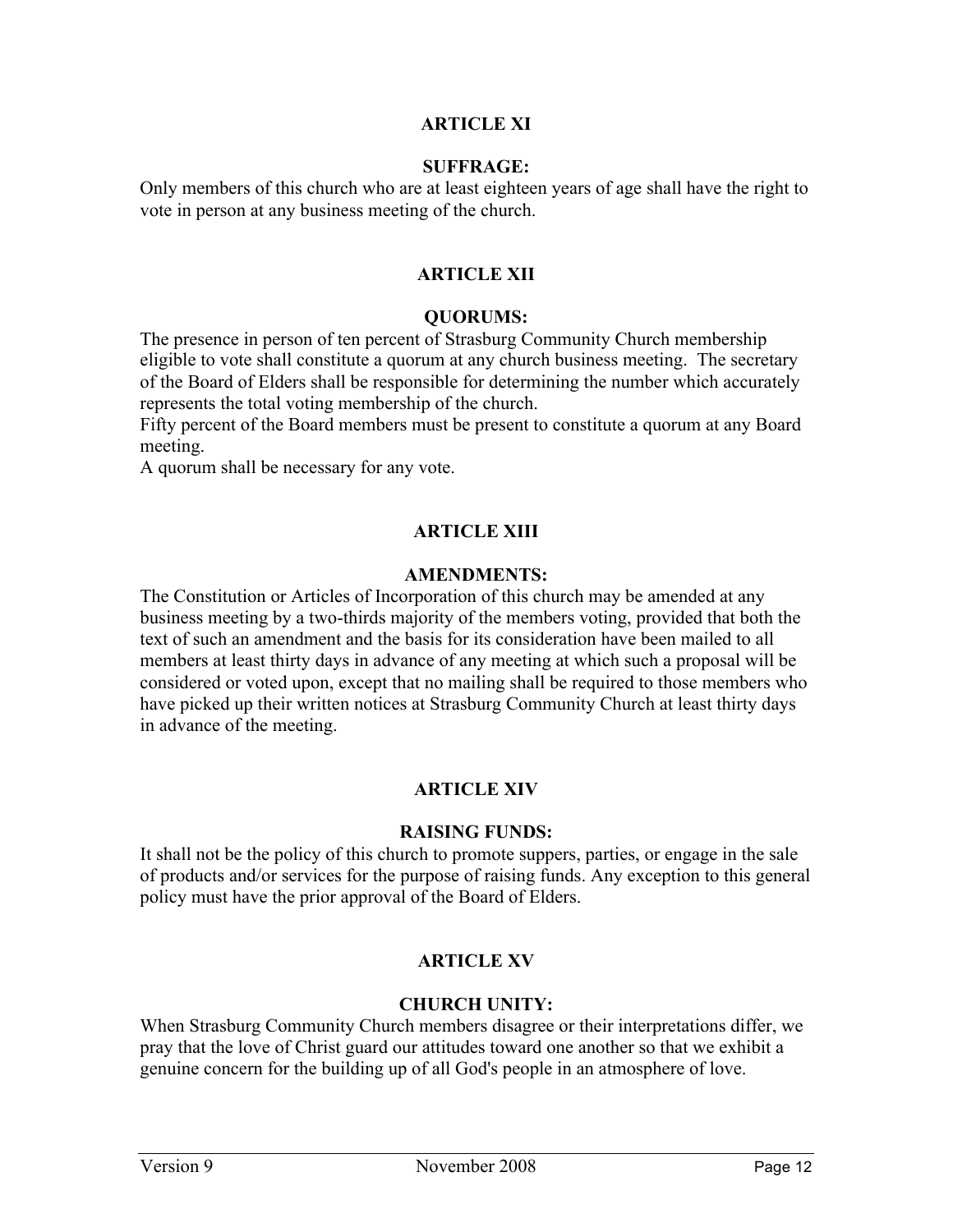# **ARTICLE XVI**

#### **INDEMNIFICATION:**

Strasburg Community Church will indemnify and hold harmless any and all officers, directors, Elders, Ministers, Pastors, and business administrators for any expenses actually and necessarily incurred in connection with any action, suit or proceeding against said officers, directors, Elders, Ministers, Pastors, and business administrators. This indemnification shall include costs for attorney fees. The indemnification shall occur as the expenses are incurred and in advance of the final disposition of the action, suit or proceeding, on receipt of the officers, directors, Elders, Ministers, Pastors, or business administrators' promise: (1) to repay the amount advanced it if proved by clear and convincing evidence in court that the officers', directors', Elders', Ministers', Pastors', and business administrators' conduct involved a deliberate intent to injure the corporation's best interests, (2) to reasonably cooperate with the corporation in connection with the action, suit or proceeding.

This indemnification shall be available to any officer, director, Elder, Minister, Pastor, and/or business administrator which is made or thereafter to be made a part to any action, suit or proceeding because of the person's relationship with the corporation. Persons who are officers, directors, Elders, Ministers, Pastors, and/or business administrators at the time of being made a party, or threatened with being made a party to any action, suit or proceeding, or were officers, directors, Elders, Ministers, Pastors, and/or business administrators shall be allowed indemnification. Indemnification will also be available in criminal actions only if it is found that the officer, director, Elder, Minister, Pastor, or business administrator had no reasonable cause to believe that the subject acts were unlawful.

## **ARTICLE XVII**

#### **EFFECTUAL POWER OF THE CONSTITUTION:**

This Constitution shall take effect immediately upon its ratification as governed by current by-laws. This Constitution shall remain in force as presently formulated or as duly amended according to Article XIII until this corporation is legally dissolved. This Constitution shall not be suspended or abrogated.

## **ARTICLE XVIII**

#### **CONFIDENTIALITY OF CHURCH RECORDS:**

No member shall have the right to inspect the church records as to (i) the disciplining of any member, (ii) the hiring or firing of any employee, (iii) the need or problems of any member or employee, (iv) the financial contributions of any member, or (v) any other records which the Board of Elders may determine to be in the best interests of the church to keep confidential; except that as to item (v) of this Article XVIII, the congregation in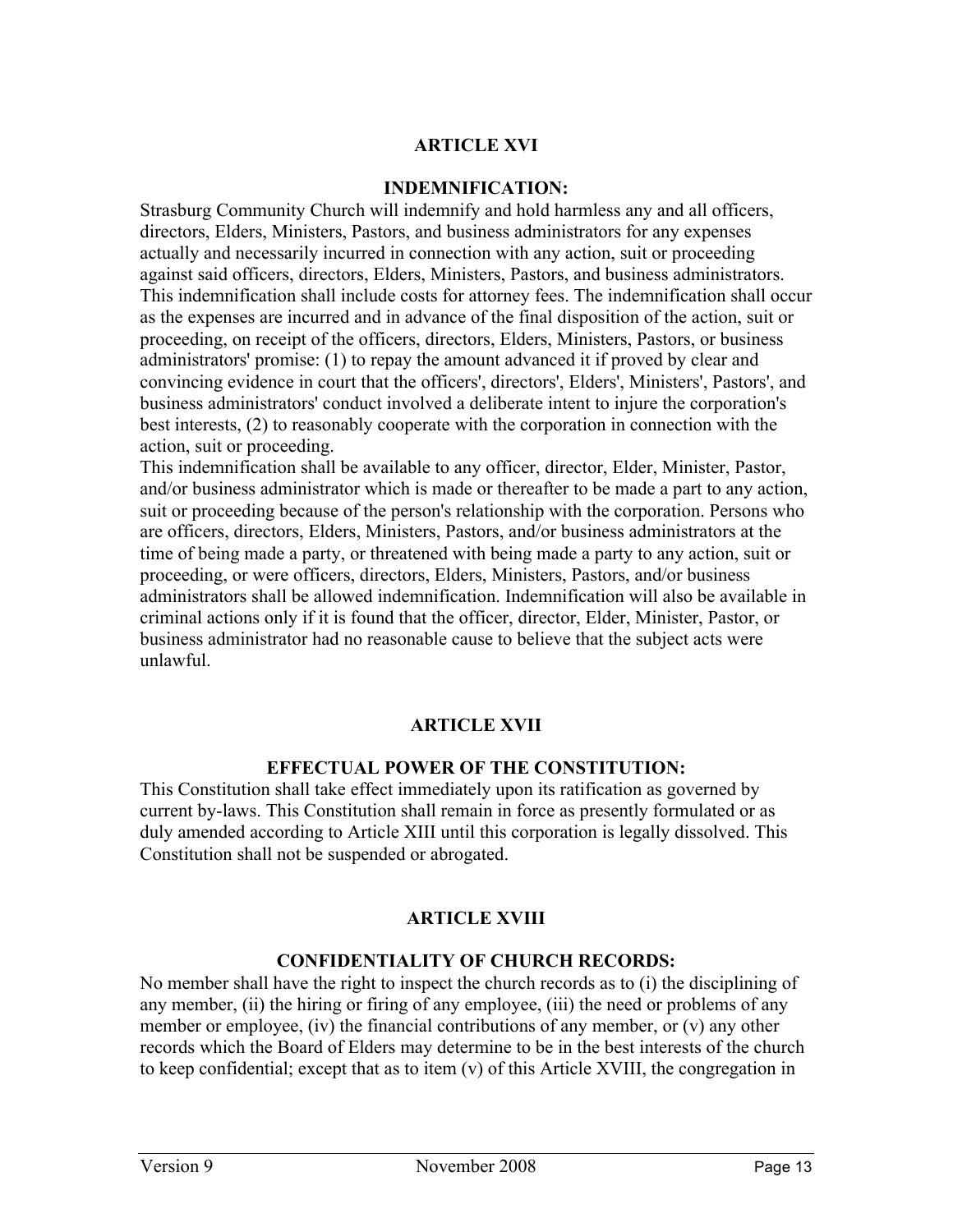any business meeting shall have the right, by a majority of those members voting, to inspect any of such other records.

# **Appendix A Doctrine Explained**

#### **INSPIRATION**

We believe the Scriptures of the Old and New Testaments as being verbally inspired by God and inerrant and infallible in the original writings, and that they are of supreme and final authority.

Terms explained:

*1. Verbally: This means that the individual words of the Bible are true and without error in the original writings. Therefore, more than just the thought or concept is inspired, but also every word (Mat. 5:17,18; Prov. 30:5,6). The term "plenary" is often used with the word "verbal" to give the view that all Scripture is fully and equally inspired (2 Tim. 3:16,17).*

*2. Inspired (Inspiration): Inspiration is that particular work of God by which the Holy Spirit, becoming the co-author of Scripture, supernaturally directed the writers of Scripture and without excluding their human intelligence, individuality, literary style, personal feelings, or any other human factor, God's own complete and coherent message to men was recorded in perfect accuracy and the very words of the Bible bear the authority of this divine authorship. Inspiration is not equivalent to dictation except in certain instances, as God uses the experience, feelings and thinking of the human author. The end result, however, is just as accurate as if God Himself had taken the pen. Hence, the Scriptures were inspired or breathed out by God and, though the authors were fallible men, what they wrote was without error (2 Peter 1:20,21). Inspiration does not suppress the intellectual ability and talent but rather uses that intellectual ability and talent (Luke1:1-3; 2 Samuel 23:2).*

*3. Inerrant: Inerrant means that the Scriptures in their original writings were without error (John 10:35; Luke 16:17).*

*4. Infallible: Infallible means that the Scriptures in their original writings were incapable of error and never wrong (John 10:35; Luke 16:17).*

*5. Final Authority: The Scriptures are God's special revelation (communication of truth) to man and because they are inspired and inerrant they become our final authority. However, we take careful note of what the Bible indicates as not being authoritative, such as Satan's statement to Eve in the Garden of Eden, "You surely shall not die." (Gen. 3:45; 2 Tim. 3:16,17).*

## **TRINITY**

We believe in one eternally existing God, who is changeless, all powerful, all knowing, and everywhere present. He has revealed Himself as three Persons: Father, Son, and Holy Spirit, all of one essence, equal in power and glory.

Terms explained:

*1. Eternally existing: There is but one God (Deuteronomy 6:4; Isaiah 45:5- 6,14,18,21- 22; Mark 12:29-32), Who has no beginning and no ending (Ps. 90:1-2; Gen. 1:1).*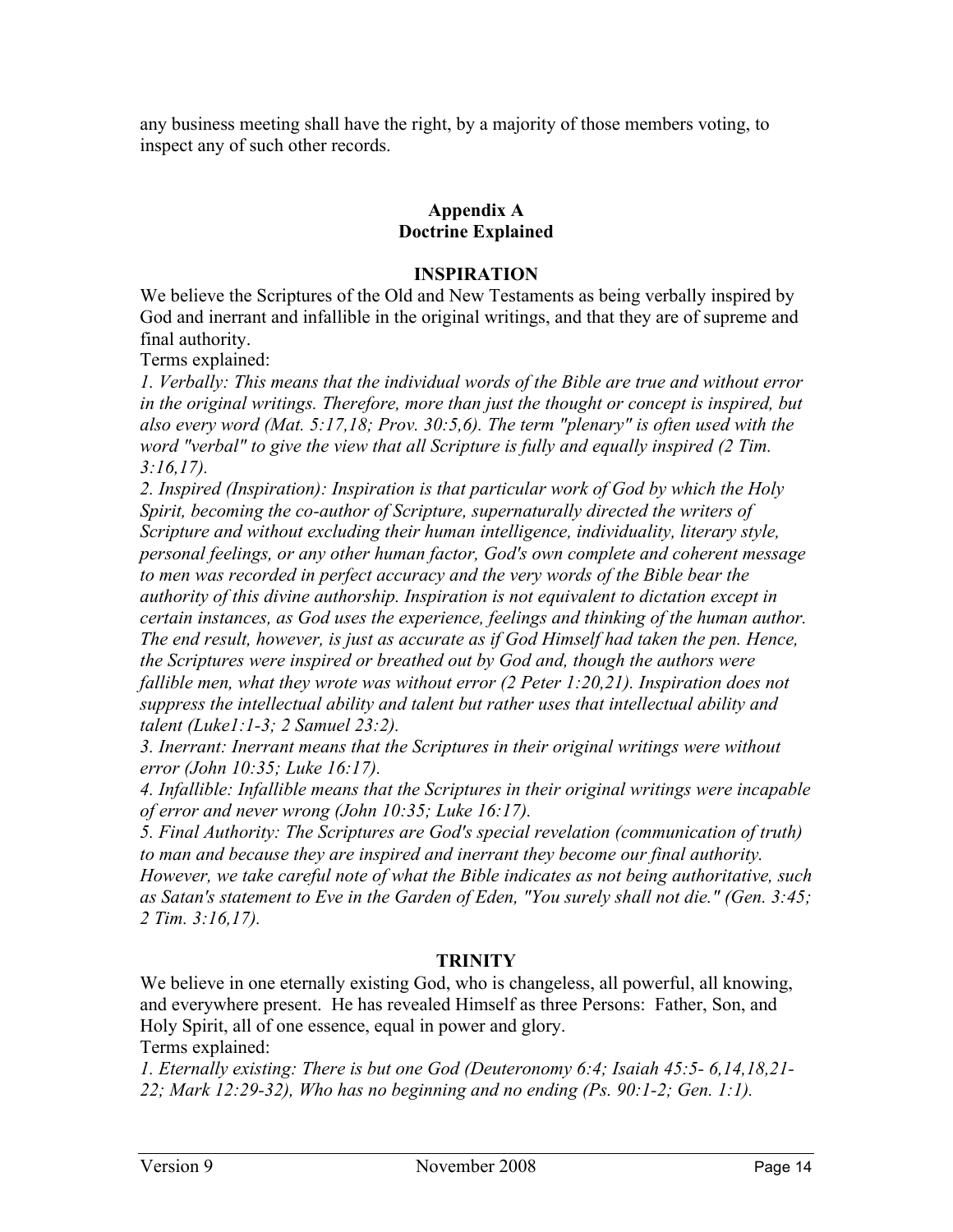*2. Three in One: God is one in essence, yet three persons, co-equal, eternally existing (Mat. 28:19; Eph. 4:4-6; Rev. 1:4; John 12:26; 15:26; 16:15; 1 Peter 1:2; Acts 2:32-36; I Cor. 12:3-6, II Cor. 13:14).*

*3. Co-equal:*

*a. The Bible tells us that the Father is God (John 6:27; Rom. 1:7).*

*b. The Son is recognized as God (John 1:1; 20:28; Heb. 1:8; I John 5:19-27; Phil. 2:6).*

*c. The Holy Spirit is also identified as God (Mat. 28:19; Acts 5:4,9).*

## **INCARNATION**

We believe that Jesus Christ was begotten by God, conceived by the Holy Spirit, and born to the virgin Mary.

Terms explained:

*1. Jesus Christ: Jesus Christ had two natures in one person, so that He was simultaneously fully God and fully man, and this relationship was such that there was no dividing of person nor confounding of the two natures. (John 1:1-14).*

*2. Conceived by the Holy Spirit: The conception of Jesus was a divine act of God, without human agency (Mat. 1:18; Luke 1:26-38).*

*3. Born to the virgin Mary: at the time of Christ's conception and birth, Mary was a virgin (Mat. 1:18-25; Isa. 7:14; Luke 1:27).*

#### **HOLY SPIRIT**

We believe in the Holy Spirit, the third person of the Trinity, Who convicts the world of sin, righteousness, and judgment. He is the life of the believer, and He empowers the preaching and teaching of the gospel.

Terms Explained:

*1. Holy Spirit: The Holy Spirit is the third person of the Trinity, equal with the Father and the Son (John 14:16; Mat. 28:19).*

*2. Convicts: Jesus Christ said that the Spirit would perform this ministry with respect to the world (John 16:7-11).*

*3. Life: The Holy Spirit is the agent of spiritual birth (John 3:5-8). The Spirit regenerates, indwells, seals, and baptizes into the Church body all believers (1 Cor. 12:13; Titus 3:5; Eph. 1:13; 4:30; 1 Cor. 6:19; Rom. 8:9,11; 2 Cor. 1:21,22).*

*The believer's life is strengthened and guided by the Spirit (Eph. 1:13; 3:16; John 16:13; Rom. 8:4,14,26-27). The believer is commanded to be filled or controlled by the Spirit, so that the characteristics of Christ-likeness will be evident in a powerful life (Eph. 5:18; Gal. 5:16).*

*4. Empowers: The Holy Spirit enables the spreading of God's word in testimony, preaching and practical living (John 15:26-27). Spiritual obedience will give fruit to a spiritually powerful life of service for Christ (Eph. 5:15-21; Gal. 5:22- 25).*

## **MANKIND**

We believe that mankind was created in the image of God, sinned, and thereby incurred not only physical death, but spiritual death, which is separation from God, and that all human beings are born with a sinful nature.

Terms explained: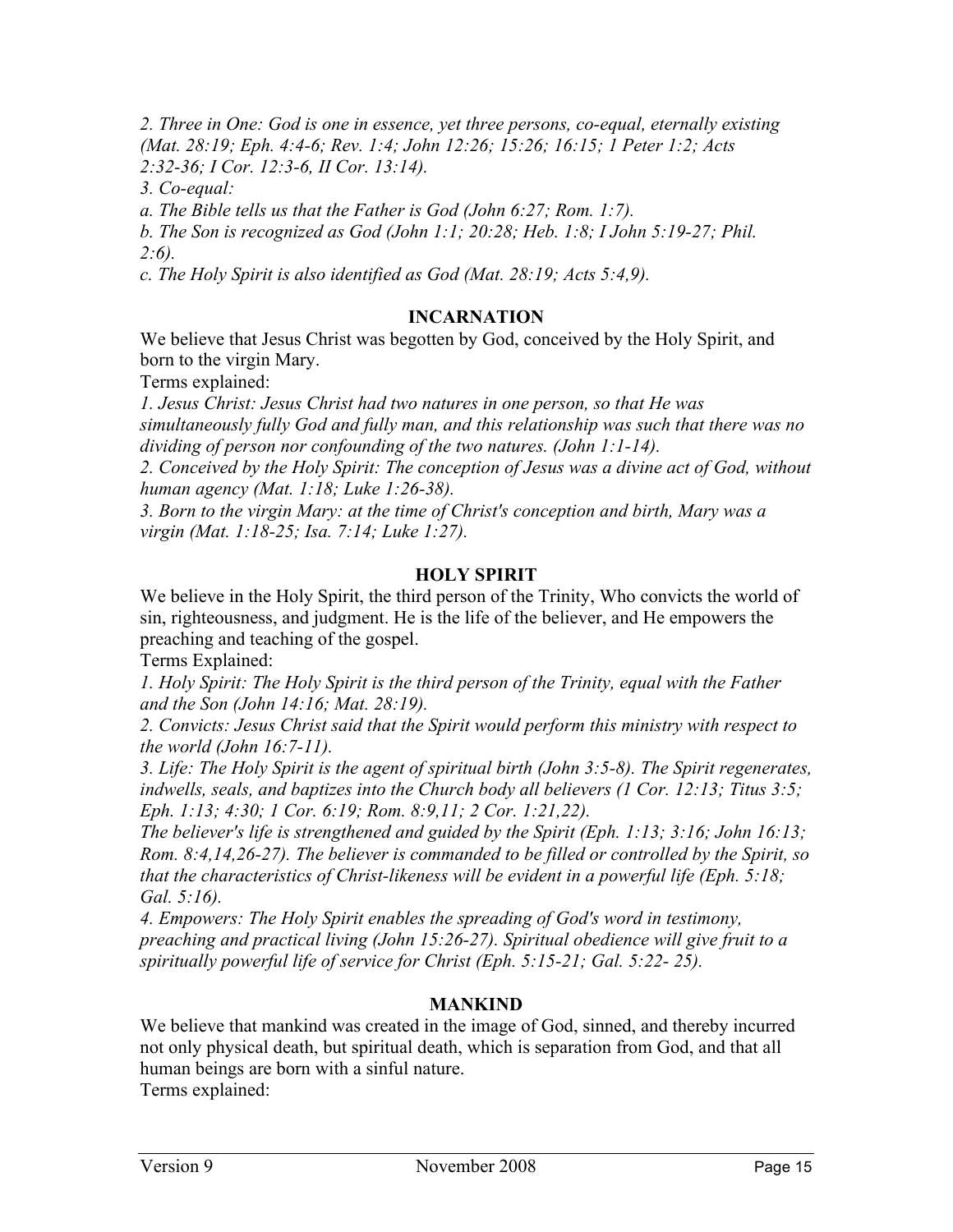*1. Created in the image of God: Gen. 1:27; 5:1; 1 Cor. 11:7.*

*2. Separation from God: When mankind, of its own free will, chose to disobey God, it sinned (the breaking of God's law). This original sin separated us from God, Who, because of His holiness, could not tolerate sin, and therefore, judged such sin (Rom. 6:23; 3:10; 8:7; Gal. 3:22).*

#### **ATONEMENT**

We believe that the Lord Jesus Christ, Who lived a perfect and sinless life, died for our sins according to the Scriptures as a representative and substitutionary sacrifice, and that all who believe in Him are justified on the basis of His shed blood. Terms Explained:

*1. Representative: This means that Jesus Christ represented all the sins of the world and that He who knew no sin was made sin for us (2 Cor. 5:14-21). As Adam was the representative of man in the fall, so Christ was the representative of man in the Atonement (1 Cor. 15:22). Therefore, if Christ represented all, His sacrifice will cover all (John 3:16).*

*2. Substitutionary: This is called the "vicarious" suffering since Christ died in our place. He did not die for His own sin (Heb. 4:15-16; 1 John 3:5), but died for the sins of others (1 Cor. 15:3; 2 Cor. 5:21; Rom. 5:8).*

*3. All Who Believe: The gift of salvation provided by the death of the Lord Jesus Christ is for all mankind (Rom. 1:13; 1 John 2:2), yet only those who exhibit faith are justified (Gal. 2:16; 3:11).*

*4. Justified: Justification is that act of God whereby He declares the guilty and depraved sinner to be righteous because of God's own righteousness having been imputed, or credited to the sinner (Deut. 25:1; Prov 17:15; Rom 3:23-26; 4:5- 8,25; 5:18f; 8:33).*

## **RESURRECTION, ASCENSION, EXALTATION**

We believe in the resurrection of the crucified body of our Lord, His ascension into Heaven and His present life there as High Priest and Advocate for us. Terms Explained:

*1. Resurrection: We believe that after three days, Jesus Christ arose bodily from the grave (Luke 24:23-40). The doctrine of the resurrection is essential to salvation (Rom. 10:9,19; 1 Cor. 15:12-23,35-37).*

*2. Ascension: After His resurrection and forty-day ministry Jesus ascended up into Heaven (Acts 1:1-11; 1 Peter 3:22).*

*3. High Priest and Advocate: since Christ's atonement has restored our relationship with God, we now can approach God through Christ, Who as our High Priest represents us before God, As our Advocate, He compassionately deals with our needs and strengthens us (John 14:18; Heb. 4:14; 5:1-10; 13:5; 7:25; 8:1,2; 9:11-15,24[1]).*

## **ESCHATOLOGY**

We believe in the blessed hope, the personal, visible and imminent return of our Lord and Savior, Jesus Christ.

Terms Explained:

*1. Blessed Hope: The return of the Lord is an event that believers ought to wait for with high expectation and excitement. As still imperfect people, we eagerly await the*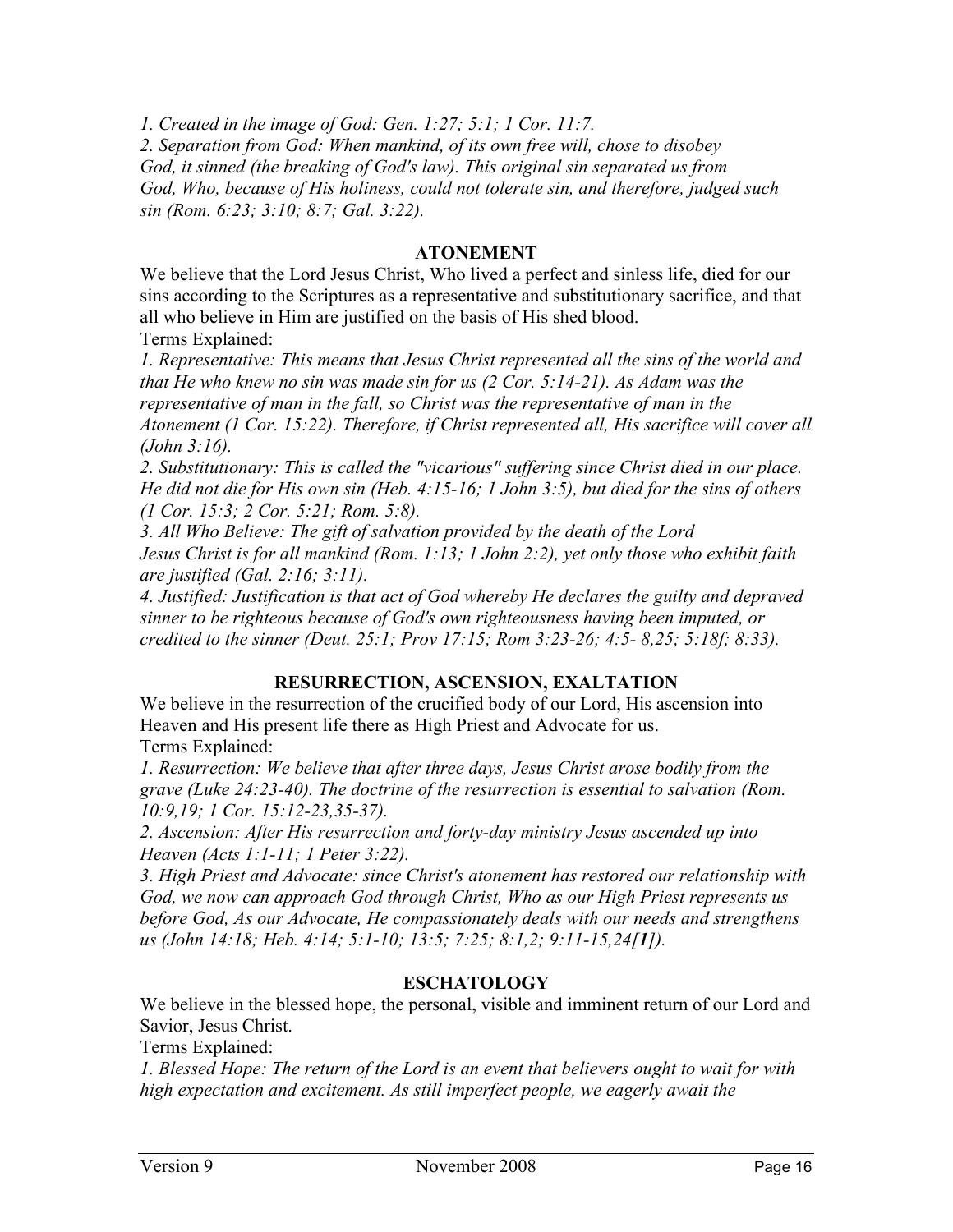*restoration of all things to perfect Christ-likeness after the return of Jesus Christ (Titus 2:13; Rom. 8:18-25; 1 Peter 1:7,13; 4:13; 2 Thess. 1:7; 1 Cor. 1:7).*

*2. Personal, visible: Jesus, not just in spirit, but in bodily form, will return to this earth (Acts 1:11).*

*3. Imminent: The Church, as God's steward, ought to consider the return of Christ as an event which is about to happen, and therefore, though patient, we are to be alert to such an event as we seek to glorify Him through our lives (Mark 13:33-37 [1]; Mat. 24:22,24,29-51; Luke 21:34).*

*4. Patient Lifestyle: The Bible's teaching concerning the Lord's impending return is always set in the context of practical exhortation, focusing upon our present lifestyle, rather than upon undue speculation (2 Peter 3:11; Mat. 24:42-51).*

# **SALVATION**

We believe that all who receive by faith the Lord Jesus Christ are born again by the Holy Spirit, and thereby become children of God and heirs of eternal life. Terms explained:

*1. Faith: Faith is the "gift of God" (Eph. 2:8) and is produced by the Word of God (Rom. 10:14,17). We are saved by faith alone apart from works (Eph. 2:9; Rom. 3:20; Titus 3:5). However, genuine faith necessarily leads to good works (Eph. 2:10; Mat. 5:16; James 2:17-26).*

*2. Born again by the Holy Spirit: The new birth (regeneration) is absolutely necessary for fellowship with God (John 3:7). Man is totally passive in regeneration since it is completely a work of God (John 1:13; 3:6). The new birth is the work of the Holy Spirit (John 3:8) by which He creates within a person a new nature, a new heart, a new spirit (John 3:5; 2 Peter 1:4; Ezek. 11:19; 36:26; 2 Cor. 5:17).*

*3. Children of God: Those who have received the Spirit of Christ have therefore been born again into God's family (John 1:1-12; Rom. 8:9,14-17). As members of His family we not only have fellowship with our Father in Heaven, but we are being transformed by the Holy Spirit into the image of Christ, and when Christ returns we will be completely changed in body and spirit to be like Jesus Christ (Rom. 8:19-23; 1 John 3:2). This experience of the life of Jesus Christ within us now by the presence of the Holy Spirit and forever ours in the presence of Jesus Christ is "eternal life".*

## **HEAVEN AND HELL**

We believe in the bodily resurrection of the just and the unjust, the everlasting conscious suffering of the lost in hell, and the fellowship of the saved in heaven. Terms explained:

*1. Bodily resurrection: Those saints who are "asleep in Jesus" will be raised at the same time the living saints are "raptured" and changed (1 Thess. 4:13-18; 1 Cor. 15:51-58). After the resurrection, all the unsaved will stand before the Great White Throne for judgment, and since their names will not be found in the Book of Life, they will be cast into the Lake of Fire (Rev. 3:5; 13:8; 20:11-15; 21:8,27; Mat. 25:31-46; Luke 10:20; Phil. 4:3; Acts 13:48).*

*2. Everlasting conscious suffering: Luke 16:19-31; Mat. 25:30; 24:51; Heb. 12:23; 2 Cor. 5:6-9; Phil. 1:23; Rev. 6:9; 20:4.*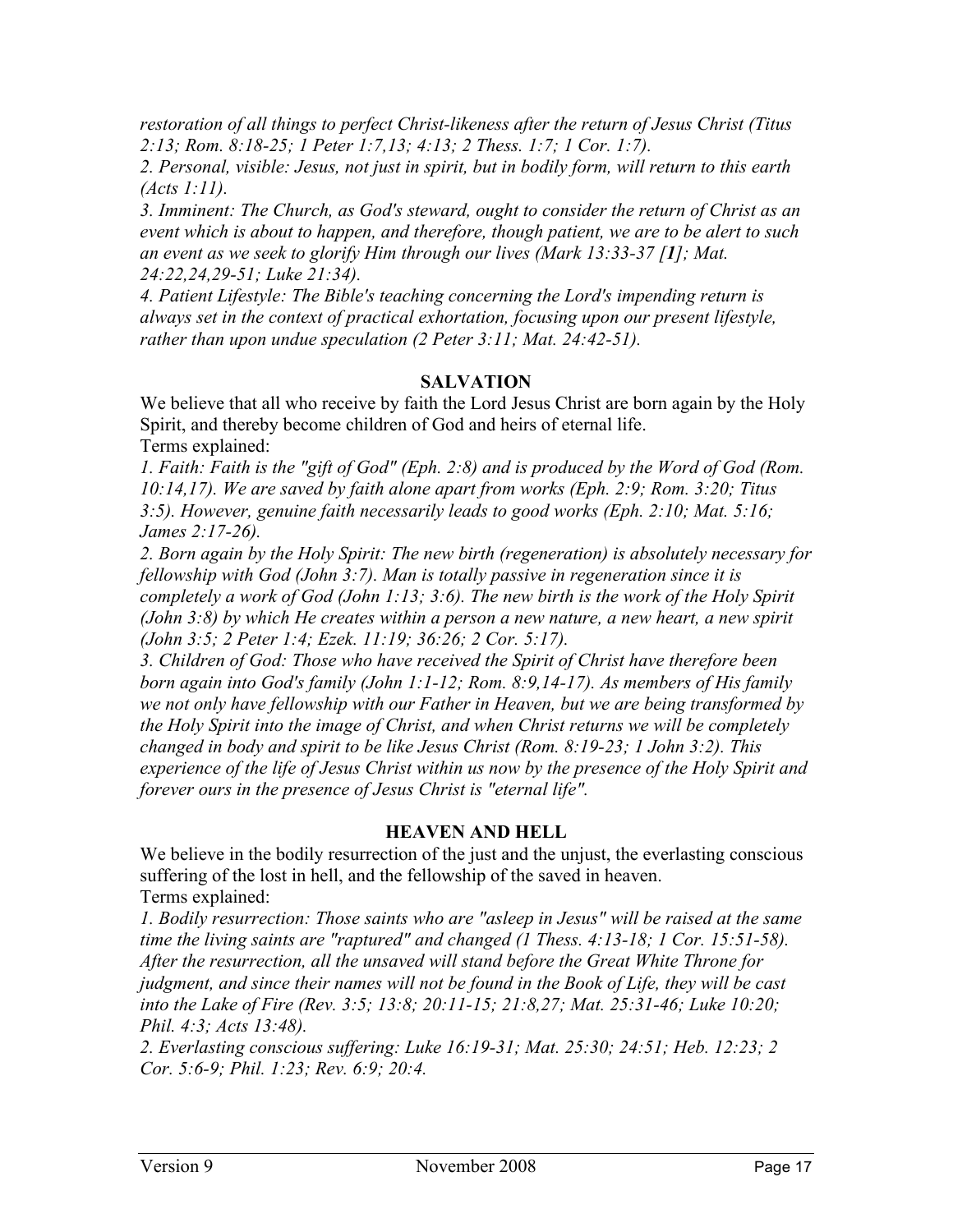*3. Heaven: We believe heaven to be a literal place where Jesus Christ is preparing an eternal home for believers of all ages (John 14:1-6; Heb. 1:10-16). 4. Hell: We believe hell to be a literal place where all unsaved will spend eternity (Rev. 20:15; Mat. 13:36-43).*

#### **DEVIL**

We believe in the existence of a personal devil, who is still working in the world to destroy the souls of men and that he and all his angels and all who receive not Christ as their Savior will eternally perish in the lake of fire.

Terms explained:

*1. Devil: Though a created being and one the highest angels, the devil fell because he wanted to be greater than God (Isa. 14:12-15).*

*2. Eternally perish: The judgment upon the devil and his followers is an unending punishment (Rev. 20:10,14,15; 19:20).*

#### **CHURCH**

We believe in the Church, whose mission it is to preach the Scriptures to all the world, all of its endeavors being guided by multiple leadership and supported by the wise stewardship of God's people.

Terms explained:

*1. Body of Christ: The collective body of believers in Jesus Christ is the Church (Eph. 5:23-32; Col. 1:18; Mat. 18:20; Eph. 1:22-23, Col. 2:19; 3:15).*

*2. Mission: Mat. 28:18-20; Rom. 15:6; Eph. 1:15-23.*

*3. Preach: By this term we encompass all of the believers who are to declare and make known God's truth through the totality of their lives, in addition to the formal proclamation of the Word of God (Eph. 3:8-10; 4:15,16; Col. 1:10-28).*

*4. Multiple leadership: Within each local church we believe God provides a team of Pastor(s), Elders, Deacons and other workers who are to guide and enable the congregation to develop spiritual maturity. Pastors are literally shepherds, or those who feed sheep, and therefore, figuratively, those appointed to feed spiritually and serve the congregation. Elders are appointed to exercise spiritual oversight for the flock entrusted to them. We believe the functions of Elders or bishop/overseers to be identical, and that the term "Elder" refers mainly to the person, while "bishop" or "overseer" refers to what an Elder does. Deacons serve as helpers, or ministering workers who fulfill various formal or informal roles within the congregation.*

*5. Stewardship: As members of God's family we recognize the obligation under which God places us to exercise care and concern with regard to all time, possessions, wealth and persons as may be entrusted to us. One mark of the spiritually wise person is the mature choices made with respect to these areas (Mat. 20:8; Gal. 4:2; Luke 16:2,3; 1 Cor. 4:1,2; Titus 1:7; 1 Peter 4:10; 1 Cor. 9:17; Eph. 3:2; Col. 1:25).*

*6. Tithe: We believe the guideline of ten per-cent to be highly appropriate, yet we recognize the individual believer as free from compulsion or formal requirements in stewardship matters or church support (Lev. 27:30-33; Num. 18:21-29; Deut. 12:5-7,17- 18; 14:22-29; 26:12; Gen. 14:17-24; Luke 11:42; Mat. 23:23f; Heb. 7:1ff).*